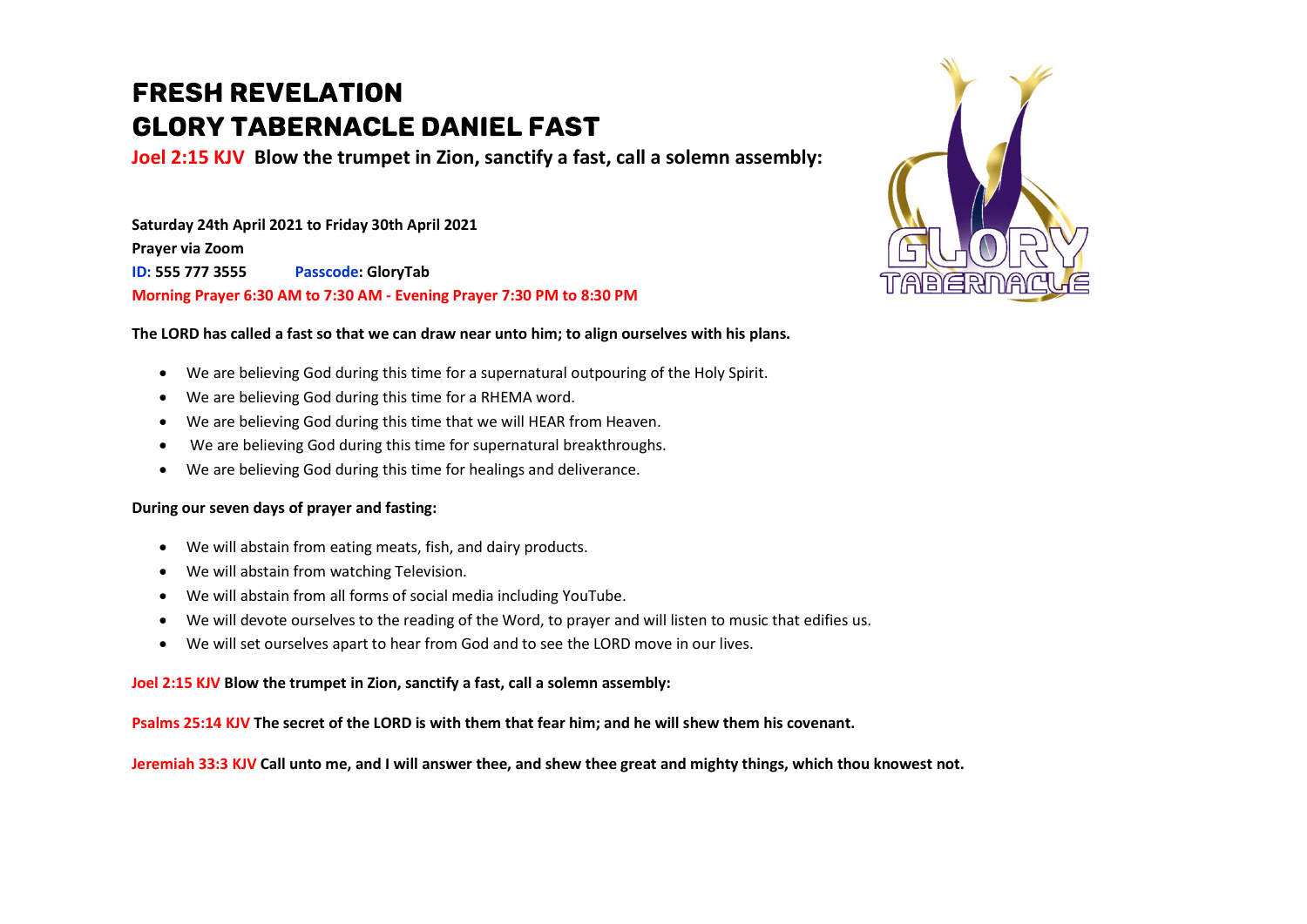| <b>SAT 24TH</b><br><b>APRIL</b> | <b>Consecration and</b><br>Sanctification<br>Leviticus $8:30 - 33$<br>Pray against any blockages or<br>hinderances<br><b>Isaiah 54:17</b> | Pray that the LORD will consecrate you and sanctify you.<br>Pray that you may be a vessel of honour<br>Pray for the LORD to empower you and strengthen you in renewed faith.<br>$\bullet$<br>Pray for the core of your heart to be purified by the conviction of the Holy Spirit.<br>$\bullet$<br>Pray that against every attack in your life.<br>$\bullet$<br>Pray for the breakdown of spiritual barriers and spiritual masks that will prevent<br>you from being open with the Lord.<br>Pray against any stumbling blocks or hinderances in your life.<br>Pray that every plan of the enemy to sabotage, perforate or deflate you be<br>demolished in the name of Jesus and by the Blood of Jesus |
|---------------------------------|-------------------------------------------------------------------------------------------------------------------------------------------|------------------------------------------------------------------------------------------------------------------------------------------------------------------------------------------------------------------------------------------------------------------------------------------------------------------------------------------------------------------------------------------------------------------------------------------------------------------------------------------------------------------------------------------------------------------------------------------------------------------------------------------------------------------------------------------------------|
| <b>SUN 25TH</b><br><b>APRIL</b> | Prepare for a personal<br><b>Outpouring upon you</b><br>1 Corinthians 6:19-20<br>Psalm 85                                                 | Pray for your entire being, body, soul, and spirit, to be aligned with God's plan for<br>$\bullet$<br>our life.<br>Pray that as a child of God you will make yourself available to serve the LORD and<br>His people.<br>Pray for a spiritual spring clean from the inside out, for the Father to give you a<br>right spirit.<br>Pray for the spirit of oneness, togetherness, and unity amongst us.<br>Pray for a revival in your life and in your home.                                                                                                                                                                                                                                             |
| <b>MON 26TH</b><br><b>APRIL</b> | <b>Expectancy and Release</b><br>Haggai 2:9<br>John 7:37-39                                                                               | Pray for the flow of the Holy Spirit during each prayer meeting.<br>Pray for the Lord's word to be filled in the mouths of your ministers as they<br>release God's word.<br>Pray for a spirit of expectancy in the atmosphere as you eagerly await on God this<br>$\bullet$<br>week.<br>Pray for the release so that you can be transparent before Christ.<br>Pray for a refreshed, and renewed relationship with God and for a release of a<br>fresh anointing.                                                                                                                                                                                                                                     |
| <b>TUE 27TH</b><br><b>APRIL</b> | <b>Holy Spirit Break Out</b><br>Jeremiah 29:11<br><b>Acts 2:1-4</b>                                                                       | Pray for the evidence of God's transforming power to manifest itself in a mighty<br>$\bullet$<br>way.<br>Pray that the plan of God for your life be ignited and kept alight by His Spirit.                                                                                                                                                                                                                                                                                                                                                                                                                                                                                                           |